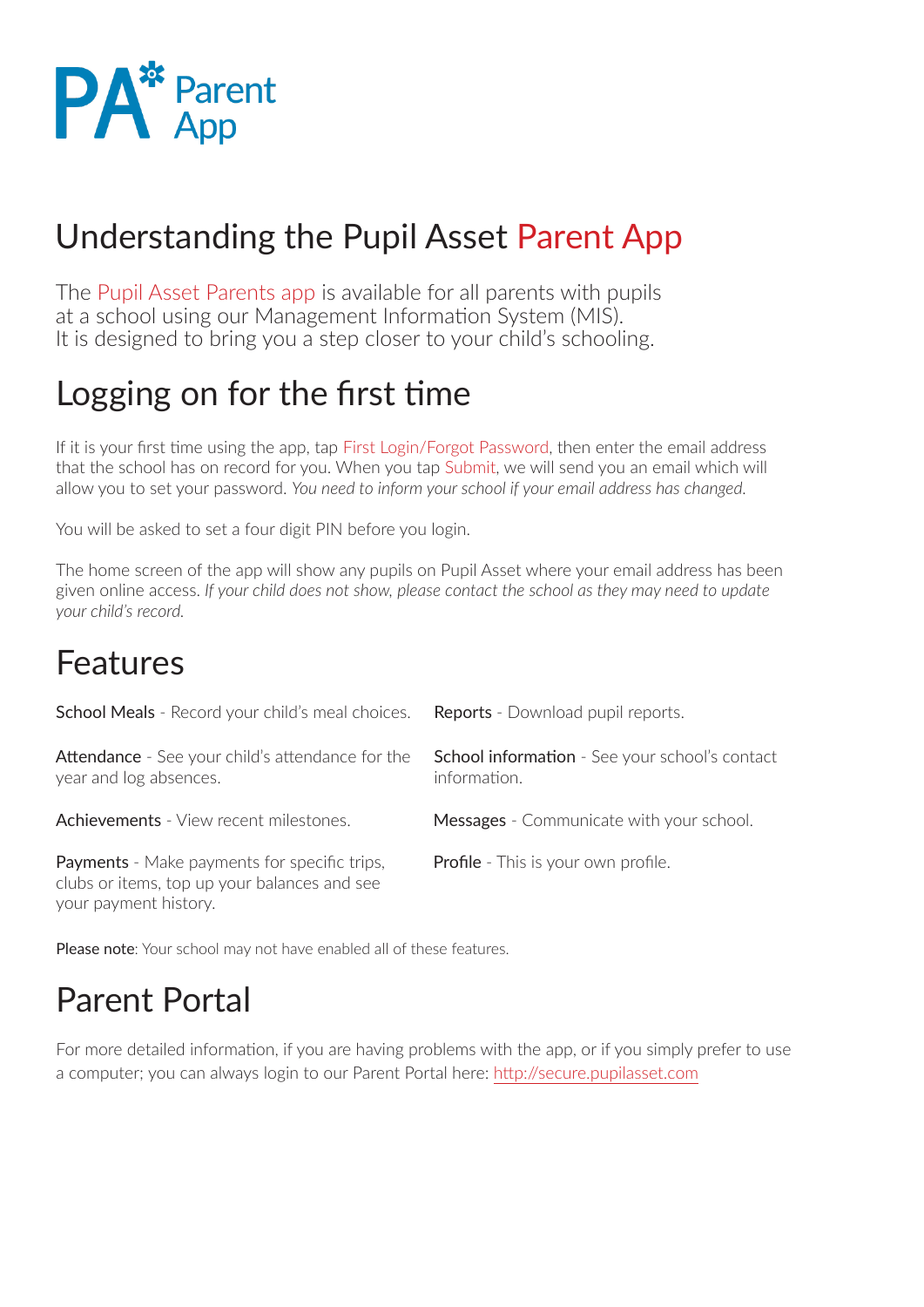

## Understanding Payments

Using our Parents App you can pay for school meals, events, clubs, and items from the school shop.

To find Payments from the home screen, tap on pupil name to open their record, then tap Payments.

If you have balance available you'll see it here. The cost of your outstanding items will be deducted from your balance first.

All of your outstanding items are listed here. You can use the search bar to find specific items or scroll

When you pay for an item it moves into your Payment History, you can find this in the pupil menu.



Payments are separated into different balances for events, meals, and miscellaneous items.

Your current balances are shown in blue, when you select items to pay for, it will show you how much you are paying from each balance and how much you are paying by card.

for, click on the pay button to pay using your available balance or a credit/debit card.

Please note: Your school office will be able to answer any queries about recent payments, charges or purchases.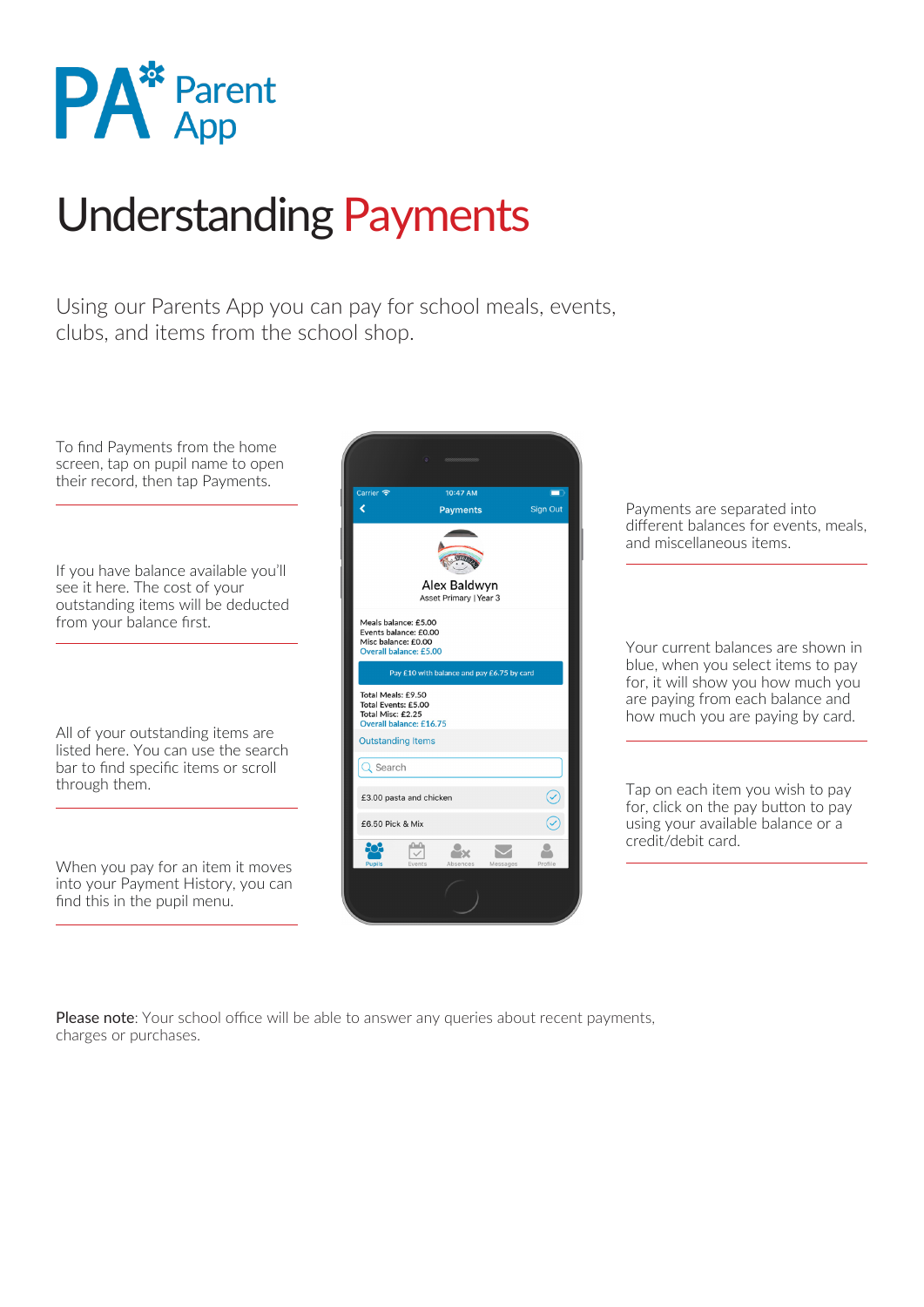

# Understanding Meals

You can pay for school meals using our Parents App.



You can also top up your meals balance in the school shop. Your meals balance can only be used for school meals.

Meals that have already been selected will be automatically paid for when you top up your Meals Balance in the school shop.

Please note: You cannot change your meal choice after you have paid for it, or once the

deadline for that day (which is set by your school) has past.